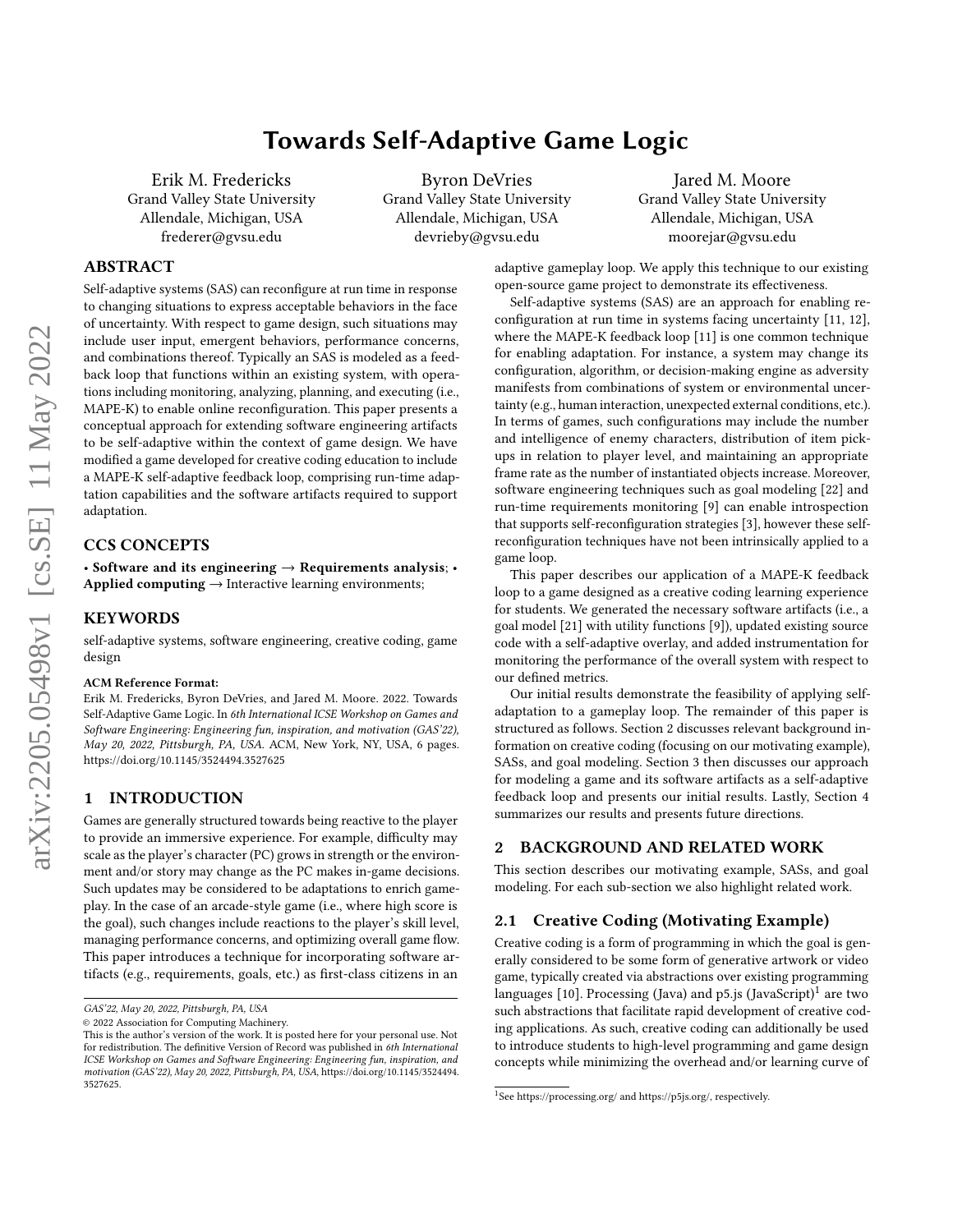graphics libraries (e.g., OpenGL, WebGL, SDL, etc.). Creative coding, as applied to this project, was intended to serve as a demonstration for undergraduates on game design concepts. We next describe feesh, our motivating example.

Motivating example - **feesh**: feesh is a relatively simple webbased game where the intention is to grow by eating smaller objects. This project was written in p5.js and can run in any browser without the need for a server. Additionally, the source code is available on GitHub.[2](#page-1-0)



Figure 1: Screenshot of feesh gameplay. The pink blob is the player and the tan blobs are enemies of varying size. The checkboxes on the bottom can change game parameters at run time.

The gameplay loop for feesh is based on Fishy, a classic Flash game where the intent is to avoid large fish and eat smaller fish.<sup>[3](#page-1-1)</sup> The intent of feesh was to replicate the core mechanics of Fishy while introducing self-adaptation into the core gameplay loop. For additional processing complexity, all objects are formed via noise loops to give a "wobbly" impression, based upon the TheCoding-Train's Blobby! video [\[18\]](#page-5-8). Collision detection is simplified to be circle-circle collision between all entities.

Creative coding is typically structured around introducing students to computer science concepts via generative art or simplified game design as a way for students to graphically visualize difficult problems [\[2,](#page-5-9) [15\]](#page-5-10), with popular textbooks including The Nature of Code [\[19\]](#page-5-11) and Generative Art: A Practical Guide using Processing [\[14\]](#page-5-12). Recently, creative coding has been applied to Internet of Things applications to further express art in real-world settings [\[23\]](#page-5-13). However, many papers centered around creative coding focus on teaching coding concepts, whereas we posit learning can be extended to additionally comprise complex software engineering concepts (where this argument will be explored in future works). Similarly, Bucchiarone et al. discuss gamification as a means for enhancing user engagement [\[4,](#page-5-14) [5\]](#page-5-15), however for the purposes of this paper we aim to enhance gameplay via self-adaptation in contrast to adding gameplay elements an existing application.

### 2.2 Self-Adaptive Systems

SASs provide an approach for self-reconfiguring (e.g., configuration, algorithm, etc.) at run time [\[12,](#page-5-2) [13\]](#page-5-16) in response to changing

environmental and system conditions to continuously satisfy key objectives [\[7,](#page-5-17) [25\]](#page-5-18). The requirements for the system itself may also change over time, potentially necessitating updates in terms of patches, bug fixes, or configuration change. For the purposes of this paper we consider an SAS to comprise a set of configurable states connected via adaptive logic [\[28\]](#page-5-19). While there exist multiple approaches for enabling self-adaptation, we will follow the MAPE-K (Monitor-Analyze-Plan-Execute-Knowledge) feedback architecture [\[11\]](#page-5-1). We next describe our motivating example in the context of MAPE-K to highlight each aspect of its architecture.

Monitor: An SAS must monitor itself and its environment for decision-making purposes. We specified key metrics as relevant to the adaptive properties of our game engine, with internal software monitors being responsible for watching the state of each metric. Specifically, we manually identified which aspects of our game engine were amenable to adaptation (e.g., player size, enemy count) and which metrics might impact those aspects (e.g., FPS, execution time) A subset of these metrics, along with thresholds and reconfiguration strategies, are listed as follows in Table [1.](#page-2-0) Note, all values found in Table [1](#page-2-0) were empirically derived.

Note that, for the purposes of this paper we are mainly focusing on features that directly impact the player during gameplay, however for future work we could examine past-game history (e.g., player behaviors, enemy encounters, etc.) to determine if adaptations are warranted.

Analyze: Each monitored attribute is then analyzed to determine if a violation has occurred or a threshold has been exceeded, thus necessitating a reconfiguration. $4$  For this project, we defined thresholds for each monitored attribute to determine if a reconfiguration is warranted. For example, if the frame rate (i.e., frames per second, or FPS) falls below 30 then an adaptation is necessary to ensure the player has a smooth experience.

Plan: Based on identified adaptation requirements the Plan phase will select a reconfiguration strategy. Depending on the complexity of the system and feedback loop, this phase may involve the generation of many possible adaptations. For example, when the FPS drops below 30 the system will have the choice to remove the enemy-enemy collision (i.e., calculating collisions between enemies to induce "bouncing") or to remove a random number of enemies to reduce overall processing load.

Execute: The system will then execute the adaptation strategy based on monitored data and the decisions made in the Analysis and Plan phases. In the case of feesh, self-adaptation can comprise changes in complexity (e.g., increase the number of enemies given acceptable monitored performance), reduce the size of entities (e.g., scale down player size to improve playability), or change collision detection between enemies (e.g., removing enemy-enemy collision to improve performance). The Execute phase then directly applies the reconfiguration as needed.

Knowledge: For simplicity, knowledge of all aspects of the game and its self-adaptation mechanics are globally-accessible to all components of the MAPE-K loop.

<span id="page-1-0"></span><sup>2</sup>[https://github.com/efredericks/feesh.](https://github.com/efredericks/feesh)

<span id="page-1-1"></span><sup>3</sup> See [https://www.silvergames.com/en/fishy.](https://www.silvergames.com/en/fishy)

<span id="page-1-2"></span><sup>&</sup>lt;sup>4</sup>In other systems, continuous learning may be implemented to make predictions, however self-reconfiguration in feesh is reactive.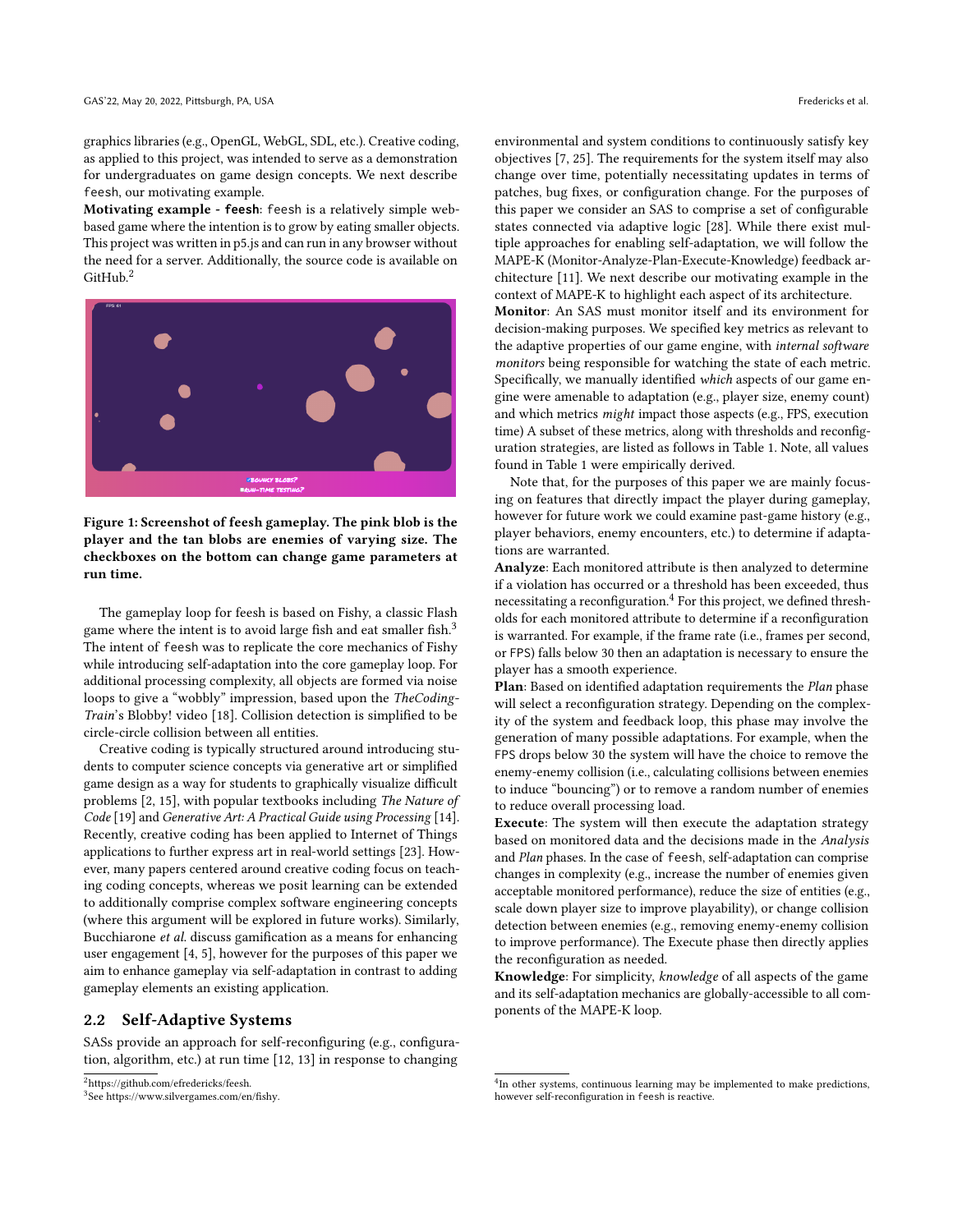<span id="page-2-0"></span>

| Monitor                        | Threshold | <b>Reconfiguration Strategy</b>                     | Affected Goal(s)             |
|--------------------------------|-----------|-----------------------------------------------------|------------------------------|
| Frame rate (FPS)               | $>=30$    | [Reduce enemy count, Disable enemy-enemy collision] | (B), (D), (E)                |
| Playability                    | Maximize  | [Reduce player size, Reduce enemy count]            | (E), (F)                     |
| Score                          | Maximize  | N/A                                                 | (H)                          |
| Number of enemies on screen    | Maximize  | N/A                                                 | (B), (E)                     |
| Enemy-enemy collision enabled? | TIF       | N/A                                                 | (B), (D)                     |
| Execution time                 | Maximize  | [Reduce player size, Reduce enemy count]            | (A), (B), (C), (D), (E), (F) |
| Random event                   | 2% chance | [Increase enemy count]                              | (A), (C), (E)                |

Table 1: Monitored Metrics and Thresholds (N/A reconfigurations are only monitors).

Uncertainty: For the purposes of this paper, we will consider uncertainty to reflect human interaction (i.e., the player), the capabilities of the player's computer (e.g., browser choice, hardware specifications, frame rate, etc.), and random behaviors implemented within the feesh game engine. The combination of these types of uncertainty can result in different gameplay experiences, and as such, feesh has been modeled as self-adaptive.

Previously, the MAPE-K loop has been applied to a gaming application by Yamagata et al. [\[26\]](#page-5-20), however their application focused mainly on the latency issue in multiplayer games, whereas our application focuses on including adaptation as part of the intrinsic game mechanics. Cámara et al. investigated how an SAS can optimize network latency via gamification and by modeling it as a stochastic multiplayer game [\[6\]](#page-5-21). Other methods of adaptation, among many, include the use of dynamic software product lines to update behaviors at run time [\[1\]](#page-5-22), Bayesian optimization with fuzzy systems [\[16\]](#page-5-23), and artificial intelligence [\[20\]](#page-5-24).

### 2.3 Goal Modeling

Goal-oriented requirements engineering (GORE) uses goals (i.e., high-level objectives and/or requirements) to model system behaviors and objectives [\[21\]](#page-5-6). GORE models a system-to-be via an acyclic graph comprising goals, refinements, requirements/expectations (i.e., leaf-level goals), and agents. Knowledge Acquisition in Automated Specification (KAOS) extends GORE via additional ANDand OR-refinements [\[8,](#page-5-25) [21\]](#page-5-6) (e.g., Goals (A) and (B) in Figure [2,](#page-2-1) respectively).. AND-refined goals are satisfied only when all subgoals are satisfied and OR-refined goals are satisfied when at minimum one of its subgoals are satisfied. Figure [2](#page-2-1) presents a KAOS [\[21\]](#page-5-6) goal model for feesh, where KAOS is one approach to goal modeling.<sup>[5](#page-2-2)</sup>

The main goal of feesh is to extend time played (similar to an arcade game) (Goal (A)). To satisfy this goal, the game must be at an acceptable frame rate (Goal (B)) while ensuring it remains playable (Goal (C)). Goals (D) and (E) attempt to balance FPS by managing collision detection and the number of enemies on screen, respectively. Goals (F), (G), and (H) support Goal (C) by keeping the player at a manageable size while ensuring the score continually increases (to maximize player satisfaction). Moreover, Goals (I) and (J) additionally support (C) by enabling player and enemy control, respectively.

Goal (A) represents an AND-satisfied goal (i.e., Goals (B) and (C) must be satisfied for (A) to be satisfied) and Goal (B) represents an OR-satisfied goal (i.e., either Goals (D) or (E) must be satisfied

<span id="page-2-1"></span>

Figure 2: Initial goal model of **feesh** application.

for (B) to be satisfied). Moreover, goals designated as Maintain are considered to be invariant and those designated as Achieve are considered as non-invariant, where invariant goals cannot tolerate a violation and non-invariant goals can temporarily accept a transient violation.

Note that maximizing the number of enemies on screen while setting enemy-enemy collision to be enabled are competing concerns, as the collision detection algorithm implemented may significantly reduce frame rate. We would like to note that more "intelligent" collision detection algorithms can be implemented to minimize this issue (e.g., executed in parallel on a GPU, using local search/partitioning, etc.), however for the purposes of this paper a simpler implementation was preferred to demonstrate the issue.

We next describe utility functions, the approach we use for determining goal satisfaction at run time.

Utility Functions: Utility functions are mathematical formulae that have been used to quantify software requirement satisfaction [\[9,](#page-5-4) [17,](#page-5-27) [24\]](#page-5-28). In the context of an SAS, a utility function can serve as a metric for deciding if a reconfiguration is necessary (e.g., in the event that a goal is violated or under-performing). For example, a utility function can be derived for Goal (D) in Figure [2](#page-2-1) as follows in Equation [1:](#page-3-1)

<span id="page-2-2"></span><sup>5</sup>A similar approach for goal modeling is iStar [\[27\]](#page-5-26).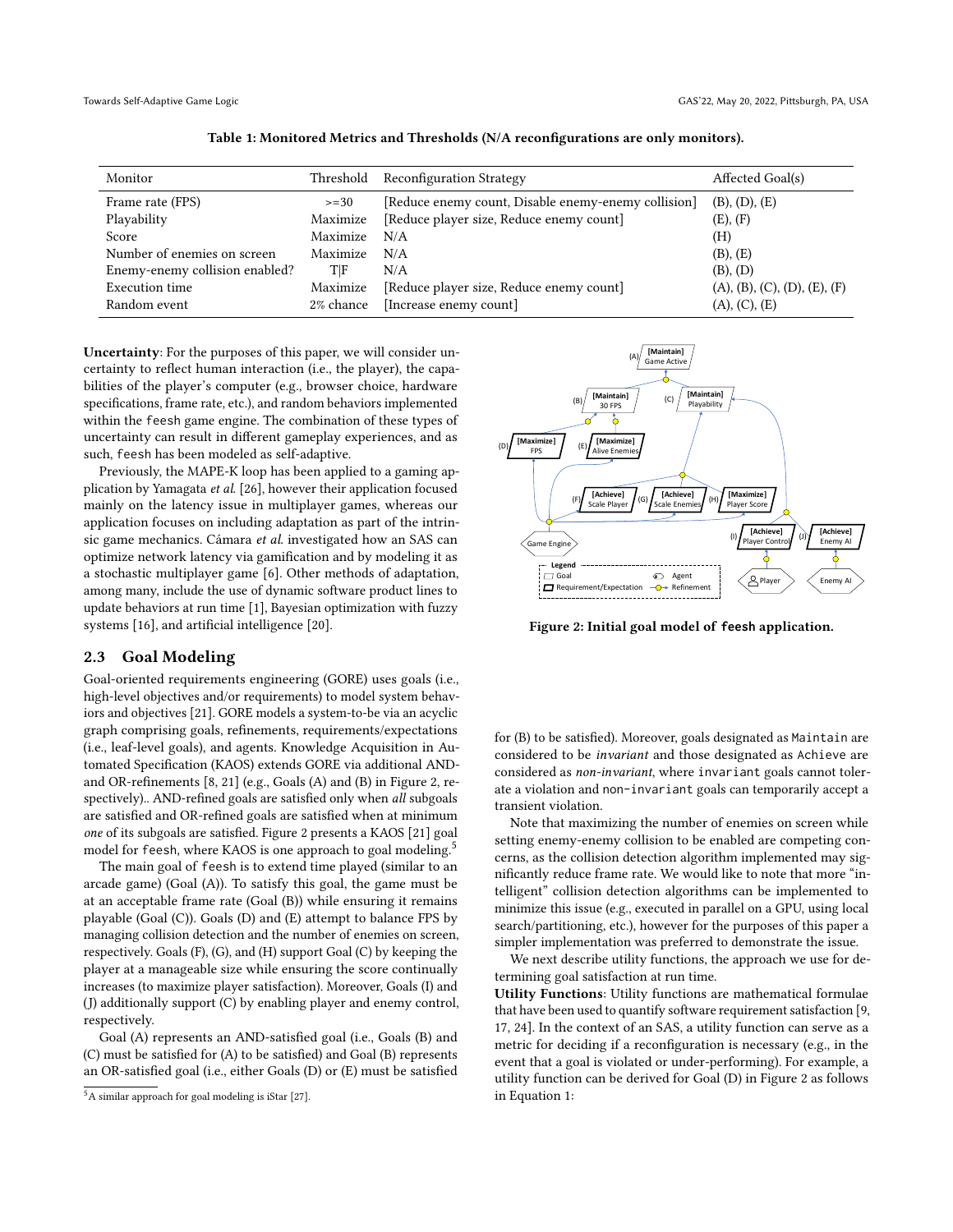Ĩ,

<span id="page-3-1"></span>
$$
util_B = \begin{cases} 1.0 & \text{if } FPS \ge 40 \\ f(x) & \text{else if } FPS \ge 30 \\ 0.0 & \text{else} \end{cases}
$$
 (1)

, where a value of 0.0 indicates a violation, 1.0 indicates satisfaction, and any value in between denotes the degree of satisficement. For this project, each utility function yields a value normalized on [0.0, 1.0] and additionally implements a threshold, where any value below that threshold is considered inadequate and requires adaptation to resolve. In some cases (e.g., Goal (A), (G), (I), and (J)), the utility function is trivially true in that it always is 1.0. Values such as these are generally not useful as points of adaptation given that there is no change, whereas Goal (D) will change drastically over the course of the game execution.

## <span id="page-3-0"></span>3 APPROACH

This section describes how self-adaptation can be applied to a gameplay loop via our motivating example and further presents initial experimental results gathered during gameplay by the authors.

### 3.1 Instrumentation

We first developed a goal model of feesh as seen in Figure [2.](#page-2-1) For each goal we developed a utility function (e.g., Equations [1](#page-3-1) and [2](#page-4-1) for examples) to measure the satisfaction of each goal at run time. Additionally, we introduced adaptation mechanisms into feesh comprising software sensors (Monitoring) and logic for enabling self-reconfiguration (Analysis, Planning, Execution, Knowledge). Table [1](#page-2-0) provides the adaptations currently available in feesh, however we anticipate that additional adaptation mechanisms can be introduced in future work. Each of these activities requires domain knowledge of the developer to (1) understand the underlying game logic/engine and know when/where software can be augmented with self-adaptive characteristics and (2) be able to derive new software artifacts and/or leverage existing software artifacts for use as first-class citizens at run time.

## 3.2 Adaptive Gameplay

We now present a sample use case for the MAPE-K loop within the context of the game. For example, consider Goal (C) in Figure [2.](#page-2-1) The utility function for this goal can be inserted into the main gameplay loop as part of the Monitoring phase. In the event that this goal is considered violated (e.g.,  $playerSize > width/2$ ) then the adaptation mechanism will determine which reconfiguration is necessary for Goal (C) to be satisfied again (note: such goals are considered non-invariant in that they can tolerate temporary failure; an invariant goal cannot tolerate failure and as such the program would need to go to a safety state - e.g., shutdown or forcing user input). Depending on the complexity of the Analysis and Planning phases, the SAS may generate one or many possible reconfiguration strategies and select the most appropriate course of action. In the case of Goal (C), the system reduces playerSize by 50% (where this value was determined empirically to extend gameplay). Moreover, if the *playerSize* exceeds the width of the canvas (i.e., nothing else is visible other than the player) then the

<span id="page-3-3"></span>

(a) Sample of large player character that impedes on Goal (C).



(b) Player size reduced as result of MAPE-K adaptation.

Figure 3: Reconfiguration resulting from Goal (C) violation.

game is considered to be won and the player is returned to the main menu.<sup>[6](#page-3-2)</sup> Figures [3a](#page-3-3) and [3b](#page-3-3) illustrate this adaptation in-game.

## 3.3 Initial Experimental Results

This section presents initial results on applying the MAPE-K feedback loop to feesh. For the purposes of this experiment, all utility values are normalized between [0.0, 1.0] and execution time relies on the frameCount variable provided by p5.js (i.e., integer ticks since program start). feesh was run on a GitHub.io-hosted page [\(https://efredericks.github.io/feesh/\)](https://efredericks.github.io/feesh/) and accessed via Google Chrome (Version 97.0.4692.71 (Official Build) (64-bit)) on a modern laptop. We performed two experimental treatments: MAPE-K enabled and MAPE-K disabled (i.e., Normal). For each treatment we performed 50 replicates to establish statistical significance and we use the Wilcoxon-Mann-Whitney u-test with a significance (i.e., p-value) threshold of 0.05. The results were gathered by the authors of this paper. Additionally, we focus on Goal (F) to demonstrate feasibility of this approach, where we will explore additional metrics in future work.

Figure [4a](#page-4-2) presents boxplots of the overall execution time (i.e., ticks) for each treatment. As can be seen by these plots, players are engaged significantly longer by the version with MAPE-K enabled  $(p < 0.05)$ , suggesting that the system is reconfiguring itself in support of its goals. Figure [4b](#page-4-2) presents the average utility values for Goal (F), where its utility equation is defined as:

<span id="page-3-2"></span> $^6\rm{With}$  MAPE-K active, the  $won$  state is not attainable unless if the player gains mass quicker than can be processed.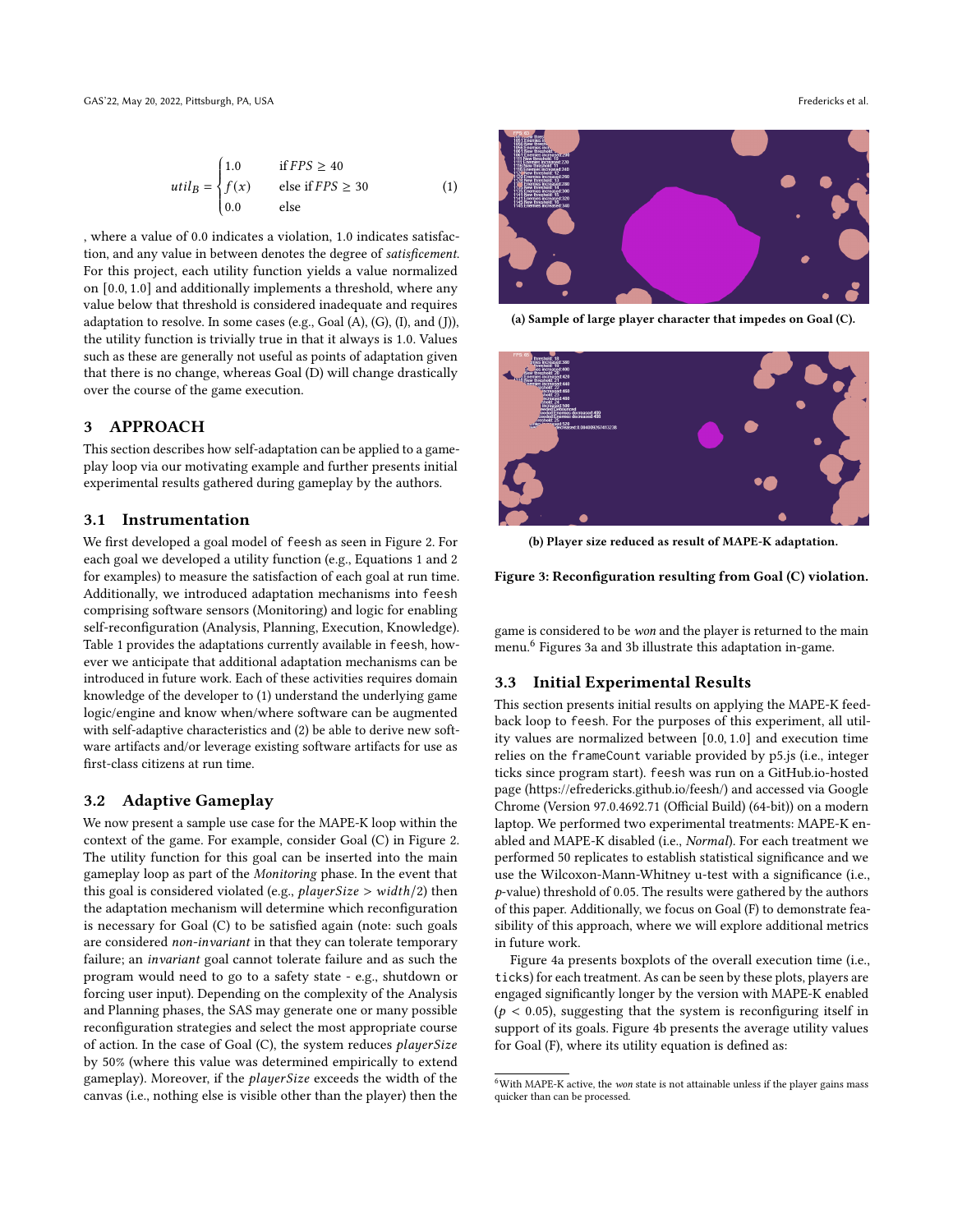<span id="page-4-1"></span>
$$
util_F = \begin{cases} 1.0 & \text{if } ps \le w/2\\ 0.0 & \text{else if } ps \ge w\\ 1.0 - abs(ps - (w/2))/(w/2)) & \text{else} \end{cases} \tag{2}
$$

, where  $ps$  is short for *player Size* and  $w$  is short for the canvas width. As can be seen in Figure [4b,](#page-4-2) the average utility values for Goal (F) are significantly higher than those without MAPE-K ( $p <$ 0.05), suggesting that adaptations can continuously improve the satisficement of Goal (F). For the Normal system, the utility values remain high until the player wins the game (i.e., *playerSize*  $\geq$ width).

<span id="page-4-2"></span>

(a) Total execution time between experimental treatments (seconds).



(b) Average utility values for Goal (F).

#### Figure 4: Feasibility experiments.

Initially we had anticipated that the FPS would be the most significant hindrance to game execution, given the additional overhead of the p5.js library with respect to graphics processing, the large amount of entities that can spawn, and lack of interaction with

a graphics processor (i.e., shaders are not compiled for this application). The game ran at approximately 60 FPS with or without MAPE-K enabled (upon visual inspection), where the main limiting factor for goal satisfaction was *playerSize*. However, we did note that being overzealous with adaptations can in fact induce a performance decrease. For example, one reconfiguration strategy was in support of Goal (E) (i.e., Maximize Alive Enemies). A loop was added to scale the number of active enemies as appropriate to the player's size and score but as a result the FPS significantly dropped and would cause violations to Goal (B) (i.e., [Maintain] 30 FPS), resulting in a failed execution as Goal (B) is invariant.

### <span id="page-4-0"></span>4 DISCUSSION

This paper has presented our approach for incorporating the MAPE-K feedback loop into the core gameplay loop of a single-player game. We developed a goal model and associated utility functions for a browser-based game centered around creative coding concepts. We additionally deployed a MAPE-K feedback loop to enable selfadaptation at run time in response to player actions and game mechanics. Initial results indicate that applying a self-adaptive overlay to a gameplay loop can enable adaptation at run time as a result of software engineering artifacts (i.e., by elevating artifacts to be first-class citizens in the core loop).

Threats to Validity: This paper is a proof of concept to demonstrate the feasibility of run-time adaptation in the context of gaming. As such, we have identified the following threats to validity. For internal validity, the derivation of all artifacts and code were performed by the authors and may be subject to missing goals or unintentional bugs. Additionally, p5.js is not optimized for "fast" graphical applications and therefore suffers from bottlenecks when drawing to the canvas, where such issues are solved with more direct access (e.g., via pure JavaScript or WebGL shaders). However, the purpose of this example is for teaching and demonstration purposes and is therefore coded in an environment that is easily approachable. For external validity, the configuration of the player's computer may have an impact (hardware and software combined) on the game experience, as well as the player's comfort level with gaming in general. For construct validity, scalability and generalizability are possible threats. Specifically, we applied MAPE-K to a single application that is relatively simple in mechanics and limited in the number of derived goals and adaptations, however we envision that application to other types of games (both in nature and complexity) should be feasible.

Future paths of research for this project include human-focused studies to determine the effectiveness of self-adaptation in games (including player skill as an adaptation metric), incorporation of runtime search techniques for optimization and testing, and expansion of the feesh game engine for both teaching and research.

## ACKNOWLEDGMENTS

This work has been supported in part by grants from the Michigan Space Grant Consortium (#80NSSC20M0124) and Grand Valley State University. The views and conclusions contained herein are those of the authors and do not necessarily represent the opinions of the sponsors.